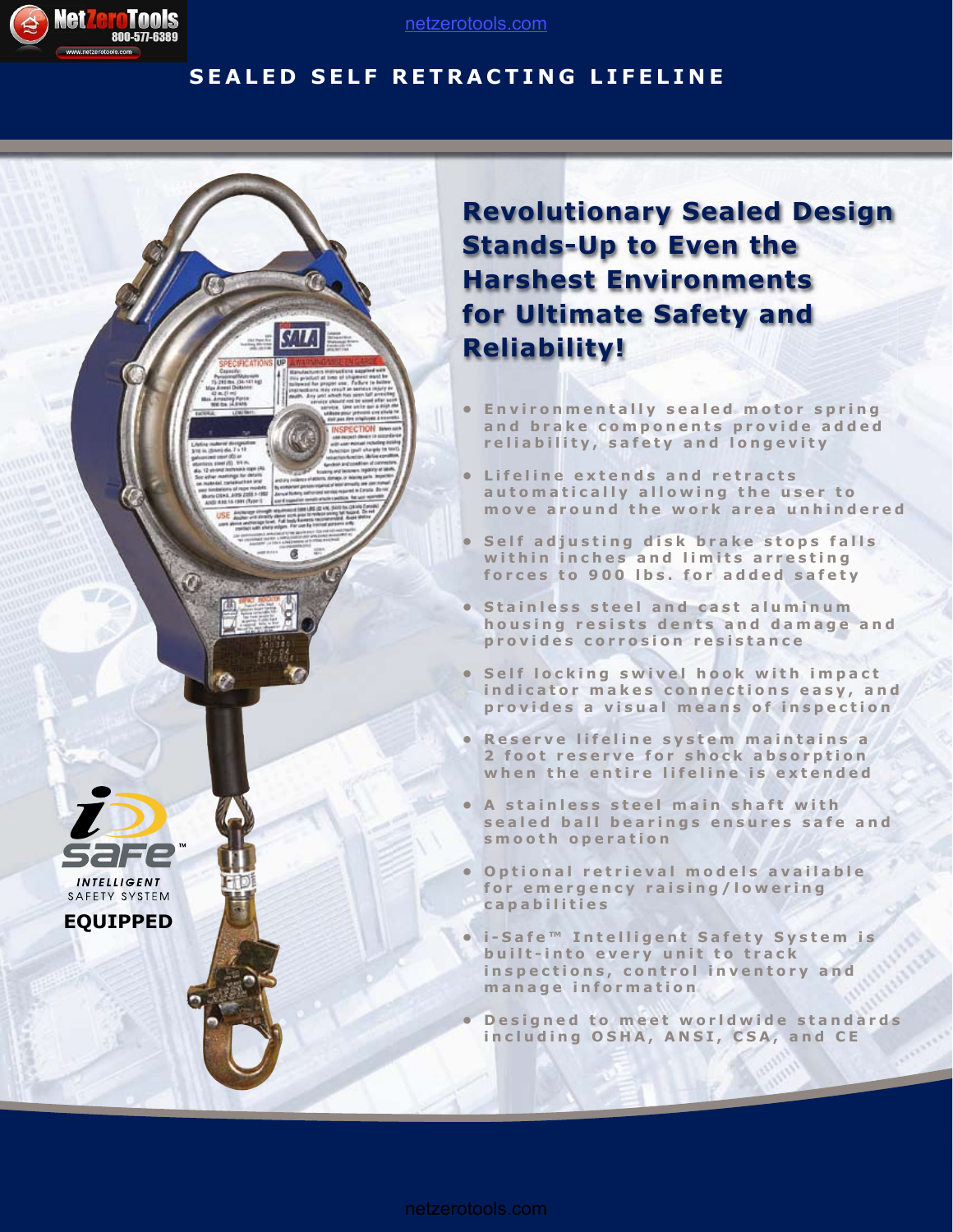

[DBI SALA 3400611 Sealed Blok Self Retracting Lifeline 175 Ft.](http://www.netzerotools.com/dbi-sala-3400611-sealed-blok-self-retracting-lifeline) [DBI SALA 3400612 Sealed Blok Self Retracting Lifeline 175 Ft.](http://www.netzerotools.com/dbi-sala-3400612-sealed-blok-self-retracting-lifeline) [DBI SALA 3400610 Sealed Blok Galvanized Self Retracting Lifeline 175 Ft.](http://www.netzerotools.com/dbi-sala-3400610-sealed-blok-self-retracting-lifeline) [DBI SALA 3400979 Sealed Blok Galvanized Self Retracting Lifeline 130 Ft.](http://www.netzerotools.com/dbi-sala-3400979-sealed-blok-self-retracting-lifeline) [DBI SALA 3400991 Sealed Blok Galvanized Self Retracting Lifeline 130 Ft.](http://www.netzerotools.com/dbi-sala-3400991-sealed-blok-self-retracting-lifeline) [DBI SALA 3403601 Sealed Blok Self Retracting Lifeline 130 Ft](http://www.netzerotools.com/dbi-sala-3403601-self-retracting-lifeline-130-ft) [DBI SALA 3400407 Sealed Blok Self Retracting Lifeline 130 Ft](http://www.netzerotools.com/dbi-sala-3400407-self-retracting-lifeline-130-ft) [DBI SALA 3400924 Sealed Blok Self Retracting Lifeline 50 Ft.](http://www.netzerotools.com/dbi-sala-3400924-self-retracting-lifeline-50-ft)  [DBI SALA 3400967 Sealed Blok Self Retracting Lifeline 130 Ft](http://www.netzerotools.com/dbi-sala-3400967-sealed-blok-self-retracting-lifeline-130ft)  [DBI SALA 3400924 Sealed Blok Self Retracting Lifeline 50 Ft.](http://www.netzerotools.com/dbi-sala-3400923-self-retracting-lifeline-50-ft)  [DBI SALA 3400965 Sealed Blok Self Retracting Lifeline 130 Ft](http://www.netzerotools.com/dbi-sala-3400965-sealed-blok-self-retracting-lifeline-130ft)  [DBI SALA 3400852 Sealed Blok Self Retracting Lifeline 30 Ft.](http://www.netzerotools.com/dbi-sala-3400852-self-retracting-lifeline-30-ft)  [DBI SALA 3400205 Sealed Blok Self Retracting Lifeline 85 Ft](http://www.netzerotools.com/dbi-sala-3400205-self-retracting-lifeline-85-ft) [DBI SALA 3403501 Sealed Blok Self Retracting Lifeline 85Ft](http://www.netzerotools.com/dbi-sala-3403501-self-retracting-lifeline-85-ft)